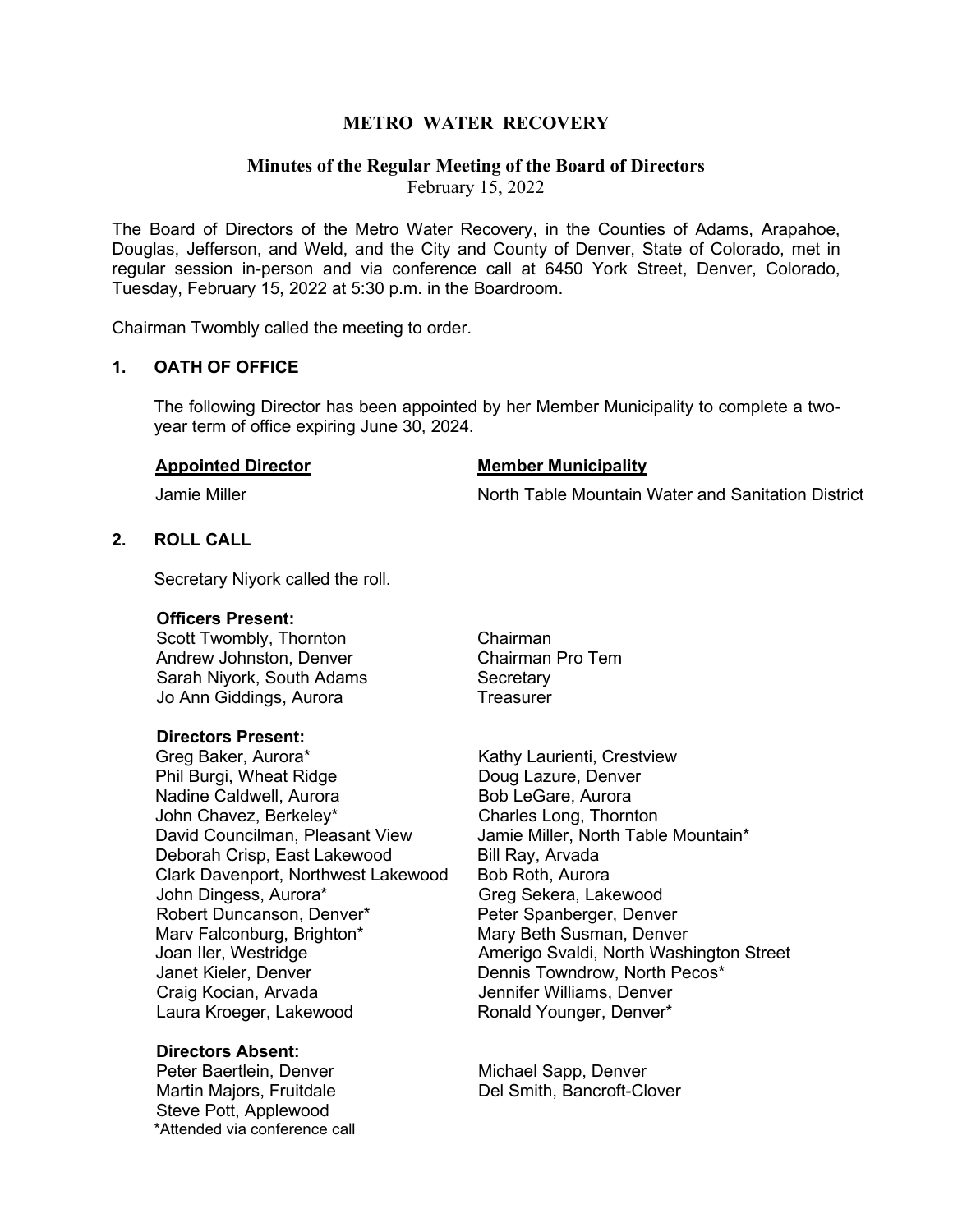# **Others Present:**

Emily Jackson **General Counsel** 

Mickey Conway Chief Executive Officer (CEO) Liam Cavanaugh Deputy CEO/Chief Operating Officer (COO) Ruth Kedzior **Assistant to the CEO** Yvonne Kohlmeier Senior Administrative Assistant Lydia Nkem Executive Assistant

# **3. PUBLIC COMMENT**

There was no comment.

# **4. APPROVAL OF MINUTES**

4.a Minutes of the Board of Directors Meeting on January 18, 2022

Chairman Twombly asked if there were any corrections, deletions, or additions to the minutes of the Regular Meeting of the Board of Directors held January 18, 2022.

Director Davenport moved and Director Iler seconded the motion to approve the minutes of the Regular Meeting of the Board of Directors held January 18, 2022.

The motion carried unanimously.

# **5. PROGRESS AND PROJECTION REPORTS**

5.a Report by CEO

CEO Conway reviewed his written report, highlighting the upcoming Listening Tours which will be held over the next few months, approximately 45 meetings are scheduled with eight to ten employees at a time for interactions, discussion, and idea sharing. Mr. Conway stated the Gold Awards recognition event will be held virtually this year. He also gave a testament to staff on remaining flexible during the recent Omnicom virus variant upswing and how things are getting back to normal.

Mr. Conway answered questions on the Listening Tours group sizes and length of meetings.

Chairman Twombly thanked Mr. Conway for the time involved for the Listening Tours.

#### 5.b Report by General Counsel

General Counsel Jackson provided a litigation update stating a Motion to Dismiss has been filed in the Donald Temples matter. Ms. Jackson mentioned the success of the Legal Affairs Committee meeting at the National Association of Clean Water Agencies (NACWA) and the importance of monitoring the language pertaining to the permit shield in new contaminants. Ms. Jackson stated the Office of the General Counsel is working with the Strategy and Communication Department on processes improvement for new members and connectors looking to connect to Metro Water Recovery. She noted the Intergovernmental Agreement (IGA) with Adams County has been finalized.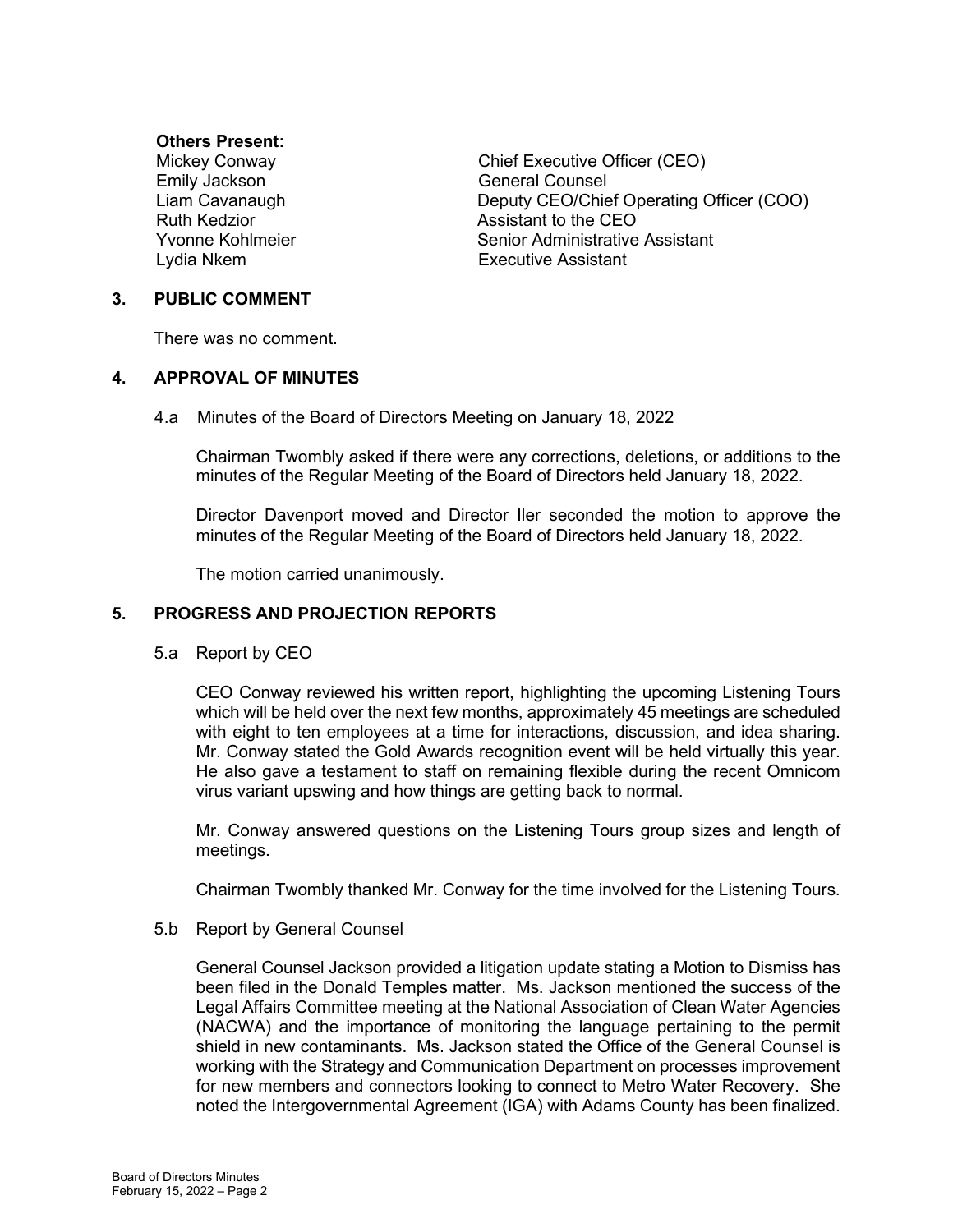Director Kieler expressed appreciation for the updates.

# **6. REPORTS OF OFFICERS AND COMMITTEES**

6.a Meeting Minutes

There were no additions to the following meeting minutes:

| <b>Operations Committee</b> | February 1, 2022 |
|-----------------------------|------------------|
| <b>Finance Committee</b>    | February 3, 2022 |
| Executive Committee         | February 8, 2022 |

Chairman Twombly stated the new Strategic Planning Committee had their first meeting just prior to the Board meeting, electing Director Kroeger as the Chair and Director LeGare as Vice Chair.

Director Kroeger gave an update on the Strategic Planning Committee's meeting, stating staff gave a great presentation on background information and recommended a plan to move forward with an update to the existing 2016 Strategic Plan by honoring the work previously done and creating a streamlined set of goals and objectives. The committee will work on this project for the remainder of the year.

# **7. NEW BUSINESS**

# **Consent Agenda**

# 7.a **Consideration of Peracetic Acid Disinfection System Improvements Project (PAR 1400)**

Director Burgi moved and Director Sekera seconded the motion to adopt the following resolution:

WHEREAS, it is necessary Metro Water Recovery, hereinafter referred to as "Metro," enter into an Agreement for Preconstruction Phase services for the Peracetic Acid (PAA) Disinfection System Improvements Project (PAR 1400) (Project); and

WHEREAS, Metro received approval of PAA as its permanent disinfection system in October 2020; and

WHEREAS, the existing, temporary PAA system is reaching the end of its useful life, and now Metro requires the experience of a qualified consultant to evaluate and design the modifications necessary for the PAA disinfection system at the Robert W. Hite Treatment Facility; and

WHEREAS, following standard Metro consultant selection procedures, CDM Smith, Inc. was selected as the consultant to perform Design Phase Services for this Project; and

WHEREAS, the Project is intended to be delivered through the Construction Manager-At-Risk (CMAR) delivery approach and requires a CMAR Contractor to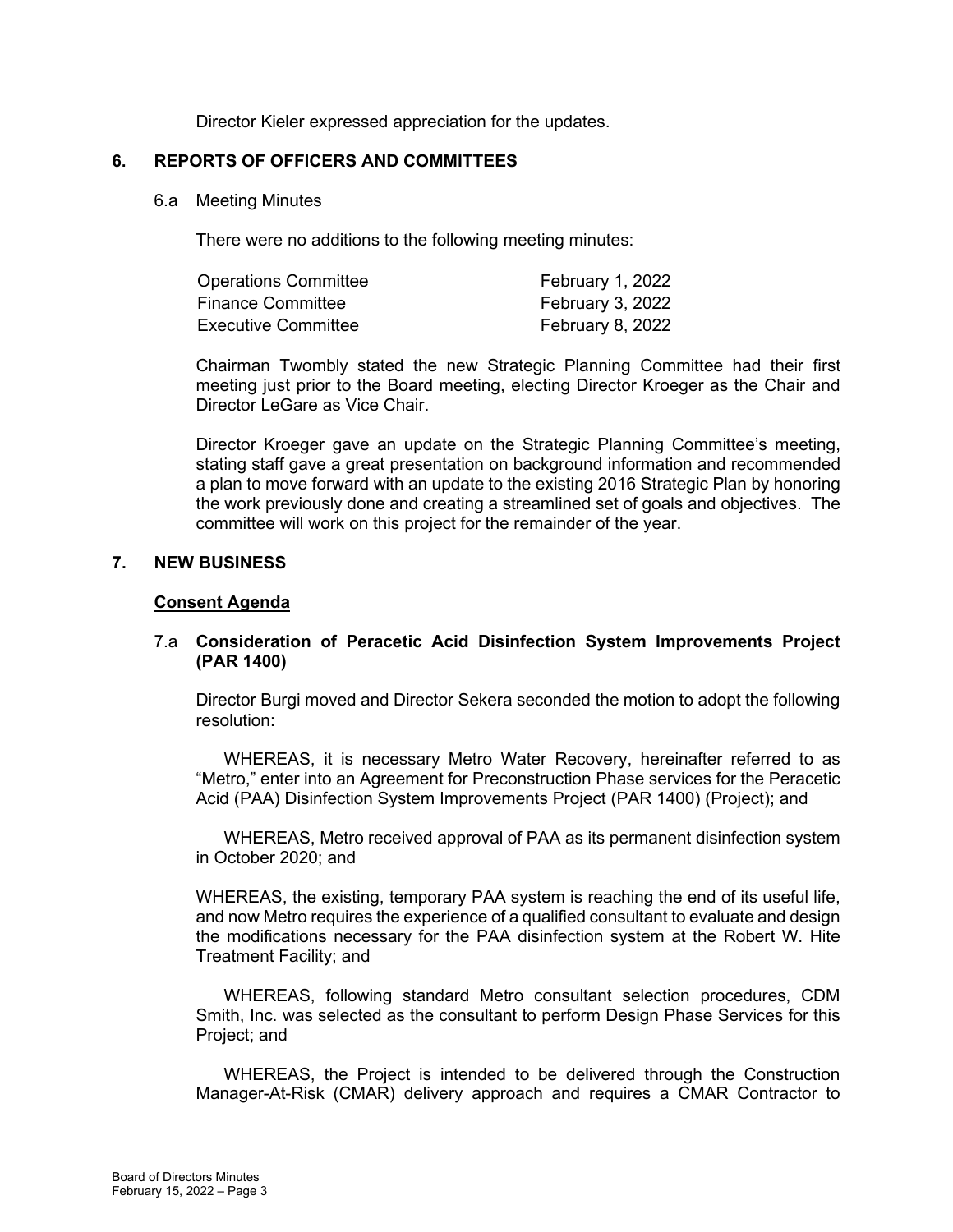perform Preconstruction and Construction Services to transition from the temporary, full-scale demonstration system to a permanent PAA disinfection system; and

WHEREAS, on November 11, 2021, Metro issued a Request for Proposals on the Rocky Mountain E-Purchasing site (*BidNet*) for the Preconstruction Services for the Project, and received three proposals on December 16, 2021; and

WHEREAS, through a standard CMAR selection process, the proposals were reviewed by Metro staff, and all three firms were invited to participate in interviews on January 12, 2022, with a Selection Committee of Metro staff and Board Directors; and

WHEREAS, the Selection Committee recommended selecting Garney Companies, Inc. (Garney) to provide Preconstruction Services for the Project and, on behalf of the Board of Directors, Directors on the Selection Committee instructed staff to negotiate an agreement; and

WHEREAS, Metro staff has negotiated an agreement with Garney in the amount of \$200,000, to provide Preconstruction Services for the Project; and

WHEREAS, the Operations and Finance committees, after having reviewed the matter, recommend authorizing the Chief Executive Officer to enter into an Agreement for Preconstruction Services with Garney in the amount of \$200,000 to provide preconstruction phase services for the Project; and

WHEREAS, the Executive Committee, after having reviewed the matter, concurs in the recommendation of the other committees;

NOW, THEREFORE, BE IT RESOLVED the Chief Executive Officer be and hereby is authorized to enter into an Agreement for Preconstruction Services with Garney Companies, Inc. in the amount of \$200,000 to provide preconstruction phase services for the Peracetic Acid Disinfection System Improvements Project (PAR 1400) (Project); and

BE IT FURTHER RESOLVED the sum of \$240,000 (100 percent) from the General Fund Capital Project Account be and hereby is appropriated for this Project.

The motion carried unanimously.

#### **Roll Call Agenda**

#### **7.b Consideration to Amend On-Call Consulting for General Engineering Support**

Director Williams moved and Director Councilman seconded the motion to adopt the following resolution:

WHEREAS, it is necessary Metro Water Recovery, hereinafter referred to as "Metro," amend the five-year, on-call professional engineering services agreements with Black & Veatch Corporation, Carollo Engineers, Inc., CDM Smith Inc., Hazen and Sawyer, and Stantec Consulting Services, Inc. (firms); and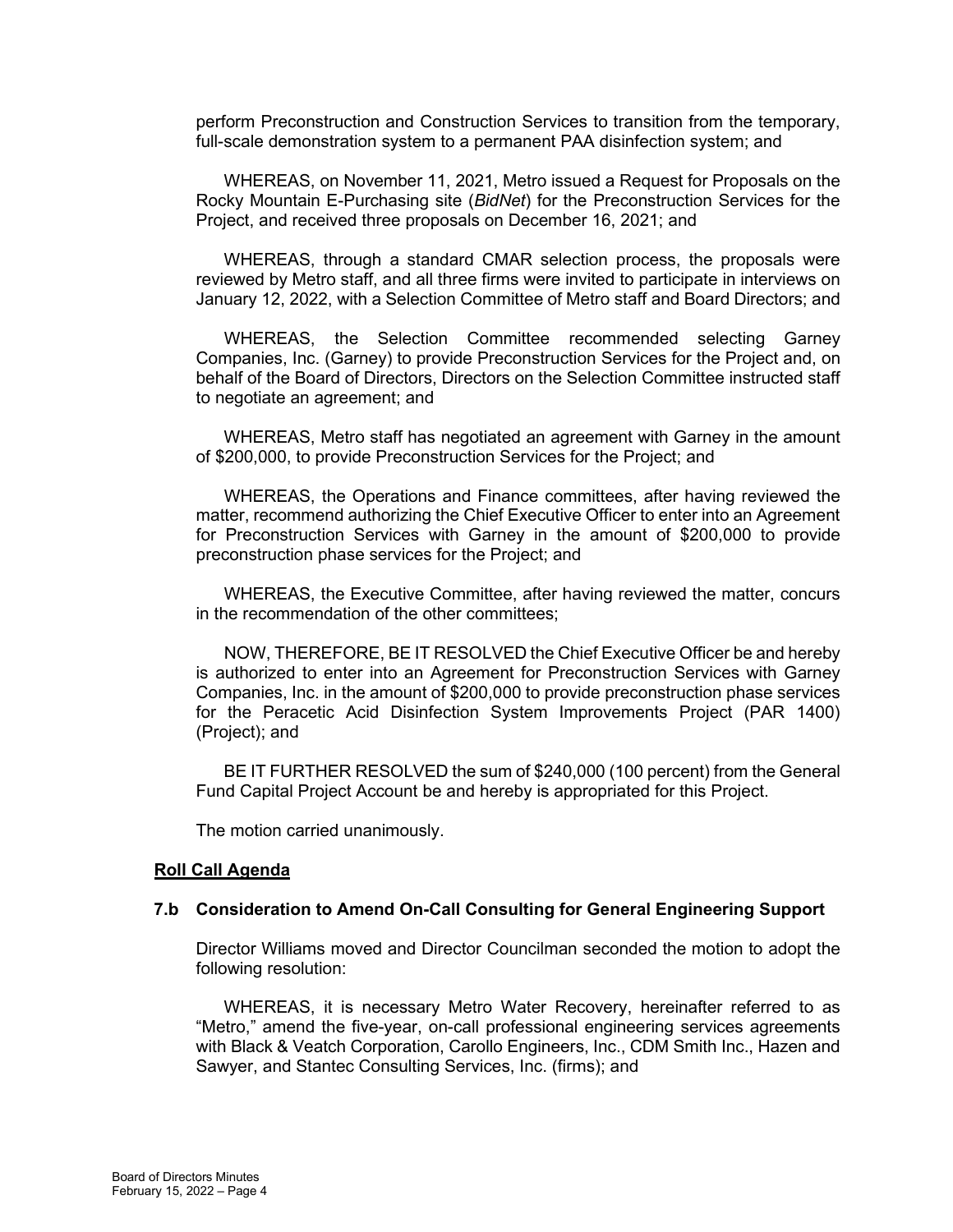WHEREAS, Metro entered into individual five-year contracts with each firm with a not-to-exceed upper limit dollar amount of \$250,000 to provide technical expertise for various professional engineering needs; and

WHEREAS, task orders issued under these contracts have allowed Metro staff to complete work quickly and efficiently by supplementing internal expertise with outside resources; and

WHEREAS, the Operations and Finance committees, after having reviewed the matter, recommend authorizing the Chief Executive Officer (CEO) to amend the fiveyear, on-call service agreements with Black & Veatch Corporation, Carollo Engineers, Inc., CDM Smith Inc., Hazen and Sawyer, and Stantec Consulting Services, Inc. to increase the not-to-exceed upper limit dollar amount of each agreement from \$250,000 to \$750,000 for a total, combined amount of \$3,750,000 among all five agreements; and

WHEREAS, the Executive Committee, after having reviewed the matter, concurs in the recommendation of the other committees;

NOW, THEREFORE, BE IT RESOLVED the Chief Executive Officer be and hereby is authorized to amend the five-year, on-call service agreements with Black & Veatch Corporation, Carollo Engineers, Inc., CDM Smith Inc., Hazen and Sawyer, and Stantec Consulting Services, Inc. to increase the not-to-exceed upper limit dollar amount of each agreement from \$250,000 to \$750,000 for a total, combined amount of \$3,750,000 among all five agreements.

Chairman Twombly called for a roll call vote which carried with 32 Directors voting Yes:

Greg Baker **Joan Iler** Bill Ray Phil Burgi Andrew Johnston Bob Roth<br>Nadine Caldwell Janet Kieler Greg Sek Nadine Caldwell Manet Kieler Greg Sekera<br>
John Chavez Craig Kocian Greg Sekera<br>
Peter Spanbe David Councilman Laura Kroeger Mary Beth Susman Deborah Crisp Kathy Laurienti Mamerigo Svaldi Clark Davenport **Doug Lazure** Dennis Towndrow John Dingess Bob LeGare Scott Twombly Robert Duncanson Charles Long Jennifer Williams Marv Falconburg **Jamie Miller** Ronald Younger Jo Ann Giddings Sarah Niyork

Craig Kocian **Peter Spanberger** 

#### **8. INDIVIDUAL DIRECTOR COMMENTS**

There was none.

#### **9. OTHER INFORMATION**

Chairman Twombly noted a Budget Workshop is scheduled immediately following the March Finance Committee and if anyone on the Operations Committee would like to attend to let him or CEO Conway know. He also mentioned the same presentation would be given at the Spring Workshop.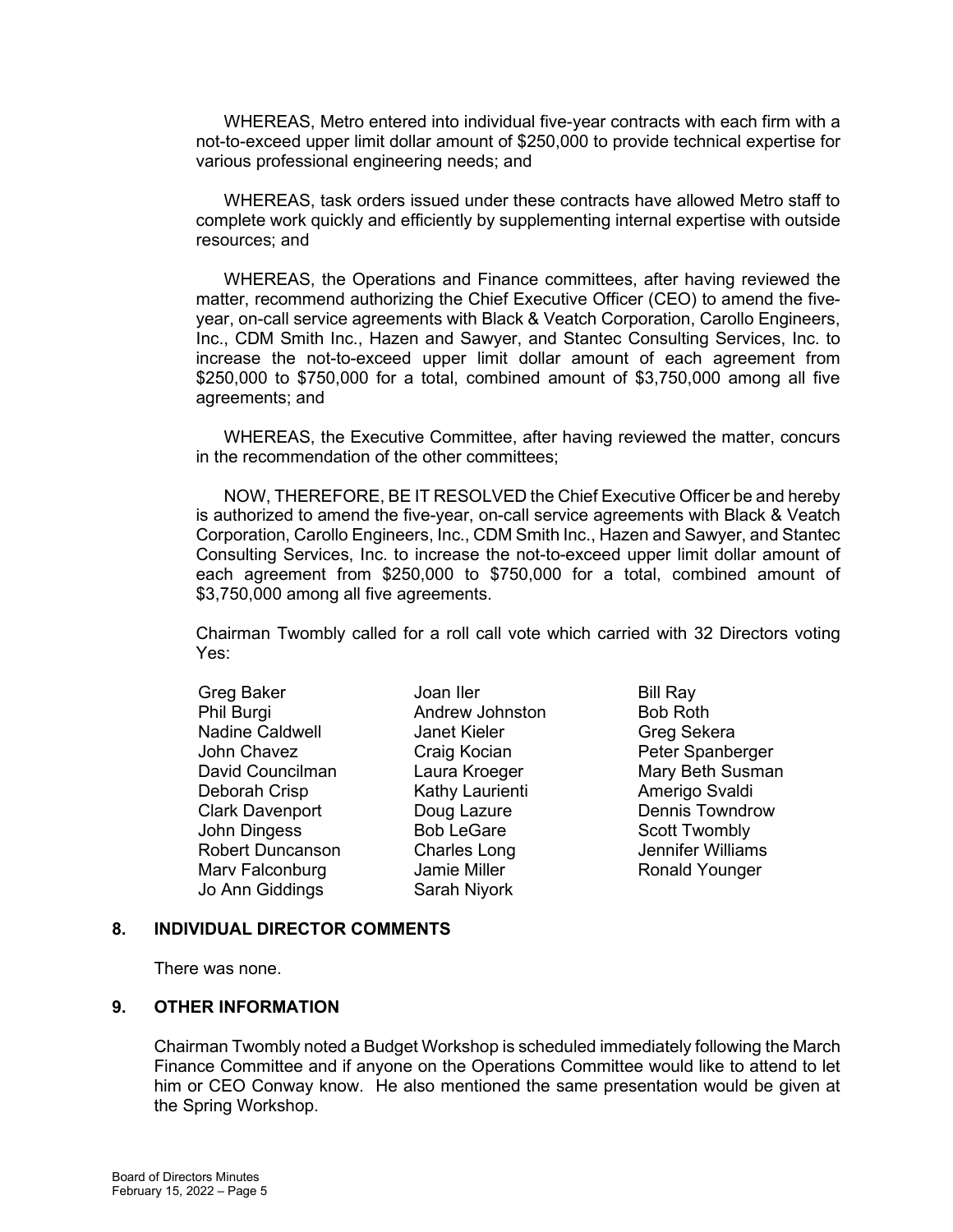Chairman Twombly stated BoardEffect is working very well and asked Directors to use the portal to rsvp their attendance, in person or virtual, prior to meetings.

# **10. ADJOURNMENT**

Chairman Twombly adjourned the meeting at 5:50 p.m.

MC\rak\yjk